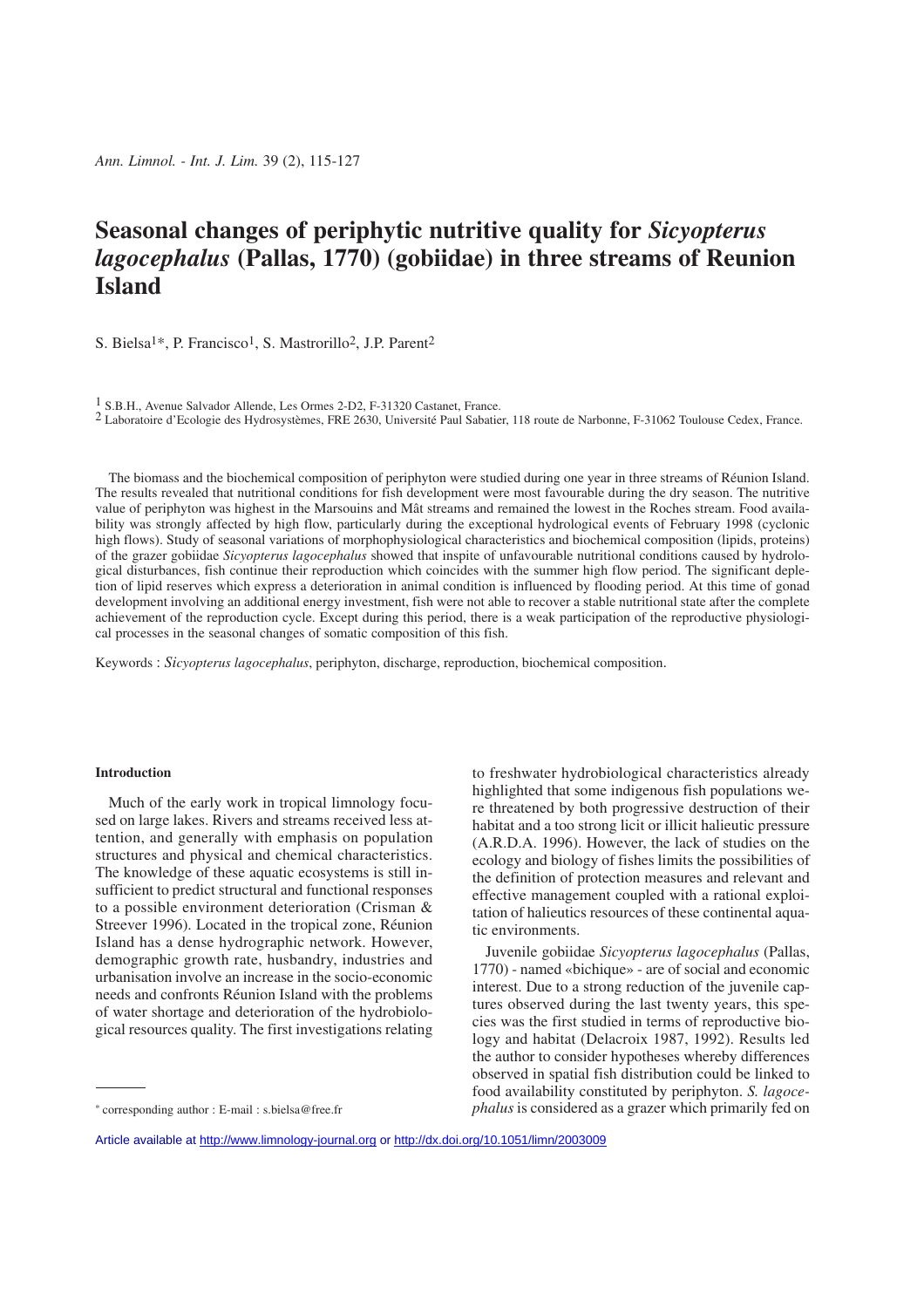periphytic algae (Bielsa 2000). Currently available data on benthic algae of Réunion Island are very scarce and only give a punctual view of the richness and floristic diversity (Bourrelly & Couté 1986, Champeau 1982, O.R.E. 1999). Community structure analysis does not constitute a sufficient index to assess environment nutritional quality for the development of higher trophic levels. The biochemical analyses of biofilm combined with biomass data provide a closer estimate of food quantity and quality actually available for higher consumers. Moreover, the biochemical composition represents an integration of environmental fluctuations in addition to endogenous variations of the organisms (Reitan et al. 1994, Worm et al. 2000, Rathore & Kumar 1993).

Gonadal development and fecundity depend on food quality and quantity. In the natural environment, food conditions are subjected to seasonal variations. Fish adaptation capacity to environmental fluctuations will be determining for both survival and reproductive success (Adams 1998). The aim of this work was to estimate nutritional conditions in Réunion streams for the fish *Sicyopterus lagocephalus* by studying spatio-temporal variations of the availability and quality (proteins, lipids) of periphytic food. The physiological fish responses in relation to environmental seasonal variations and to the reproduction cycle are discussed.

# **Material and methods**

#### **Study area**

The study site is located on the windward coast, in North-East of Réunion Island. Six stations were selected on three perennial streams which are amongst the most productive streams for the fish species *Sicyopterus lagocephalus* (Aboussouan 1969, Bertrand 1985), the Mât (stations I to III), the Roches (stations IV and V) and the Marsouins streams (station VI) (Fig. 1). Due to the very low fish densities in the upstream zone (Bielsa 2000), stations are located in the middle and downstream zones. The physico-chemical characteristics are given in Table 1.

#### **Sampling**

Samples were taken monthly from November 1997 to November 1998, during the period when exceptional cyclonic high flows occurred (February 1998).

Periphyton sampling was carried out by brushing about ten pebbles randomly taken along a transect. The sampling area was estimated by using tracing paper corresponding to the scraped area of each pebble. After weighing, paper weight allowed us to convert into cm2 and to give the total sampled surface. The collected bioderm was resuspended in stream water by rinsing the brush. An aliquot part was filtered (Whatman GF/C) for chlorophyl a analyses. Remaining biofilm was centrifuged and the pellets were immediately frozen in liquid nitrogen.

Simultaneously, about fifteen fish were captured by electric fishing (DEKA 3000, 600V / 5 A). Fish were killed, measured (standard length +/- 0.1 cm) and weighed (+/- 0.01 G), then dissected. Gonads and liver were extirpated and weighed. Each fish was then crushed and immediately frozen in liquid nitrogen.

Biofilm samples and crushed frozen fish were dried in a vacuum dryer on Silicagel at ambient temperature

Table 1. Chemical characteristics of the study sites (mean  $\pm$  SD). (Alt. = Altitude, Temp. = Temperature,  $O_2$  = dissolved oxygen, C = Conductivity).

| <b>Streams</b> | <b>Stations</b> | Alt.<br>(m) | Temp.<br>$(^{\circ}C)$ | pH            | O <sub>2</sub><br>$(mg. l-1)$ | C<br>$(uS.cm^{-1})$ | $N-NO2$<br>$(mg.1^{-1})$ | $N-NO3$<br>$(mg.1^{-1})$ | $P-PO43$<br>$(mg.1^{-1})$ | SiO <sub>2</sub><br>$(mg.1^{-1})$ |
|----------------|-----------------|-------------|------------------------|---------------|-------------------------------|---------------------|--------------------------|--------------------------|---------------------------|-----------------------------------|
| Mât            | I               | 210         | $19.7 + 2.7$           | $8.5 \pm 0.1$ | $9.5 \pm 1.0$                 | $207.9 \pm 10.2$    | $0.01 \pm 0.001$         | $0.22 \pm 0.02$          | $0.05 \pm 0.007$          | $22.6 \pm 1.5$                    |
|                | П               | 90          | $23.0 + 2.9$           | $8.3 \pm 0.4$ | $9.0 \pm 0.8$                 | $162.5 \pm 13.8$    | $0.01 \pm 0.003$         | $0.19 \pm 0.01$          | $0.05 \pm 0.006$          | $19.3 \pm 2.3$                    |
|                | Ш               | 13          | $23.5 \pm 3.0$         | $8.2 \pm 0.2$ | $9.1 \pm 0.6$                 | $161.4 \pm 11.2$    | $0.01 + 0.003$           | $0.17 \pm 0.03$          | $0.05 \pm 0.01$           | $20.2 \pm 1.3$                    |
| Roches         | IV              | 17          | $20.4 \pm 1.8$         | $8.0 \pm 0.2$ | $9.8 \pm 0.8$                 | $57.9 + 4.9$        | $0.01 \pm 0.002$         | $0.05 \pm 0.06$          | $0.02 \pm 0.003$          | $11.9 \pm 1.0$                    |
|                | V               | 5           | $22.0 \pm 2.7$         | $7.9 \pm 0.2$ | $10 \pm 0.9$                  | $63.8 \pm 4.5$      | $0.005 \pm 0.002$        | $0.08 \pm 0.06$          | $0.02 \pm 0.003$          | $12.0 \pm 1.1$                    |
| Marsouins      | VI              | 32          | $19.4 \pm 2.3$         | $8.3 \pm 0.2$ | $10.1 \pm 0.8$                | $71.7 \pm 5.6$      | $0.01 \pm 0.002$         | $0.1 \pm 0.07$           | $0.04 \pm 0.002$          | $17.5 \pm 1.6$                    |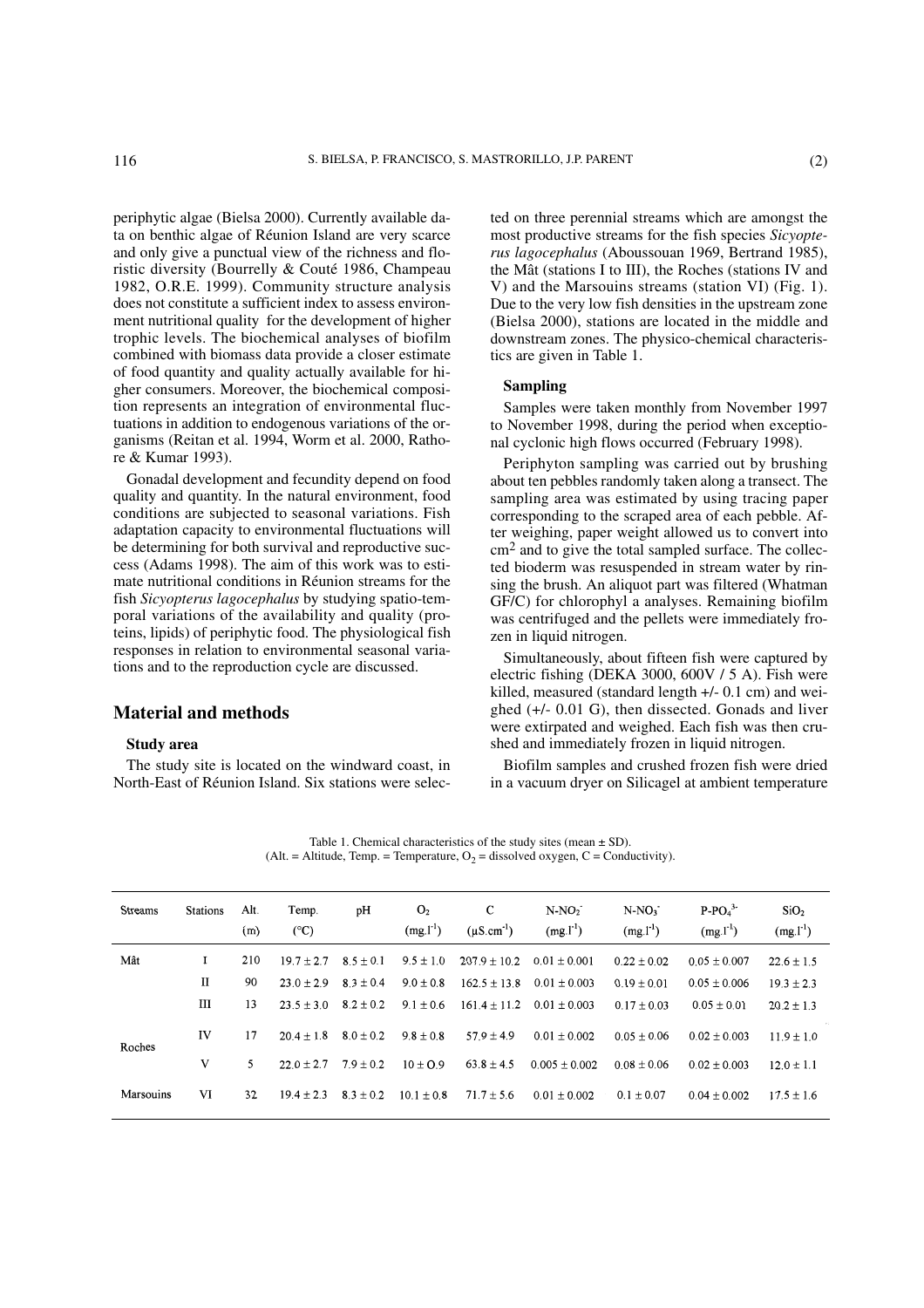

Fig. 1. Location of the study site and geographical distribution of sampling sites (I to III : Mât stream ; IV, V : Roches stream ; VI : Marsouins stream).

before transporting to the Toulouse Laboratory where they were reduced to powder (ZM 1000, Retsch) prior to biochemical analyses.

# **Analytical techniques**

Total periphytic biomass was evaluated by quantification of the ash free dry mass (AFDM) and the algal fractin by chlorophyl a analysis. AFDM was determined by difference between dry weight and ashes obtained by incineration of dry matter in a muffle furnace  $(550^{\circ}C, 4 h)$  and expressed in  $\mu$ g.cm<sup>-2</sup>. Chlorophyllian pigments were extracted according to ethanol ebullient method described by Marker et al. (1980). Chlorophyl a concentrations were calculated using Lorenzen (1967) equations and expressed per surface unit  $(\mu$ g.cm<sup>-2</sup>).

Total nitrogen was estimated by gas chromatography (Carlo Erba 2100 Elemental Analyzer). Protein quantity was calculated using a factor of 6.25. Total lipids were extracted according to Bligh & Dyer (1959) and estimated gravimetrically. Protein and lipid contents of periphyton were expressed in % of the dry mass (% DM) and also in an available quantity per surface unit (µg.cm-2 AFDM) by using biomass results.

#### **Morphophysiological parameters**

For each fish, gonadosomatic (% GSI) and hepatosomatic (% HSI) indexes were calculated from the following formulas :

GSI : [gonads weight (g) / (total weight - gonads weight) (g)  $\vert$  X 100

HSI : [liver weight (g) / (total weight - gonads weight) (g)  $]$  X 100

# **Statistical procedures**

Data variability along season or stations was evaluated by one-way analysis of variance (ANOVA) using Systat package (Wilkinson 1989). Where F value indicated significance ( $P < 0.05$ ), the differences between means in a given group were assessed with an a posteriori multiple comparison test (Tukey's Honesty Significant Difference test).

## **Results**

## **Periphyton**

Periphytic biomass (AFDM) varied between 0.1 and 1320 µg.cm-2 (Fig. 2). Whatever the stations, the highest values were generally observed during the dry season (June-July) and in early summer (October-November). The lowest values were recorded during the rainy season (February-March). On the Marsouins stream, the highest value was observed in June 1998 (station VI, 1320 µg.cm-2). The Roches stream was characterised by a weaker biomass peak  $(530 \,\mu g.cm^{-2})$ noticed in June-July (stations V and IV). On the Mât stream, biomass peaked in June (II) and in October-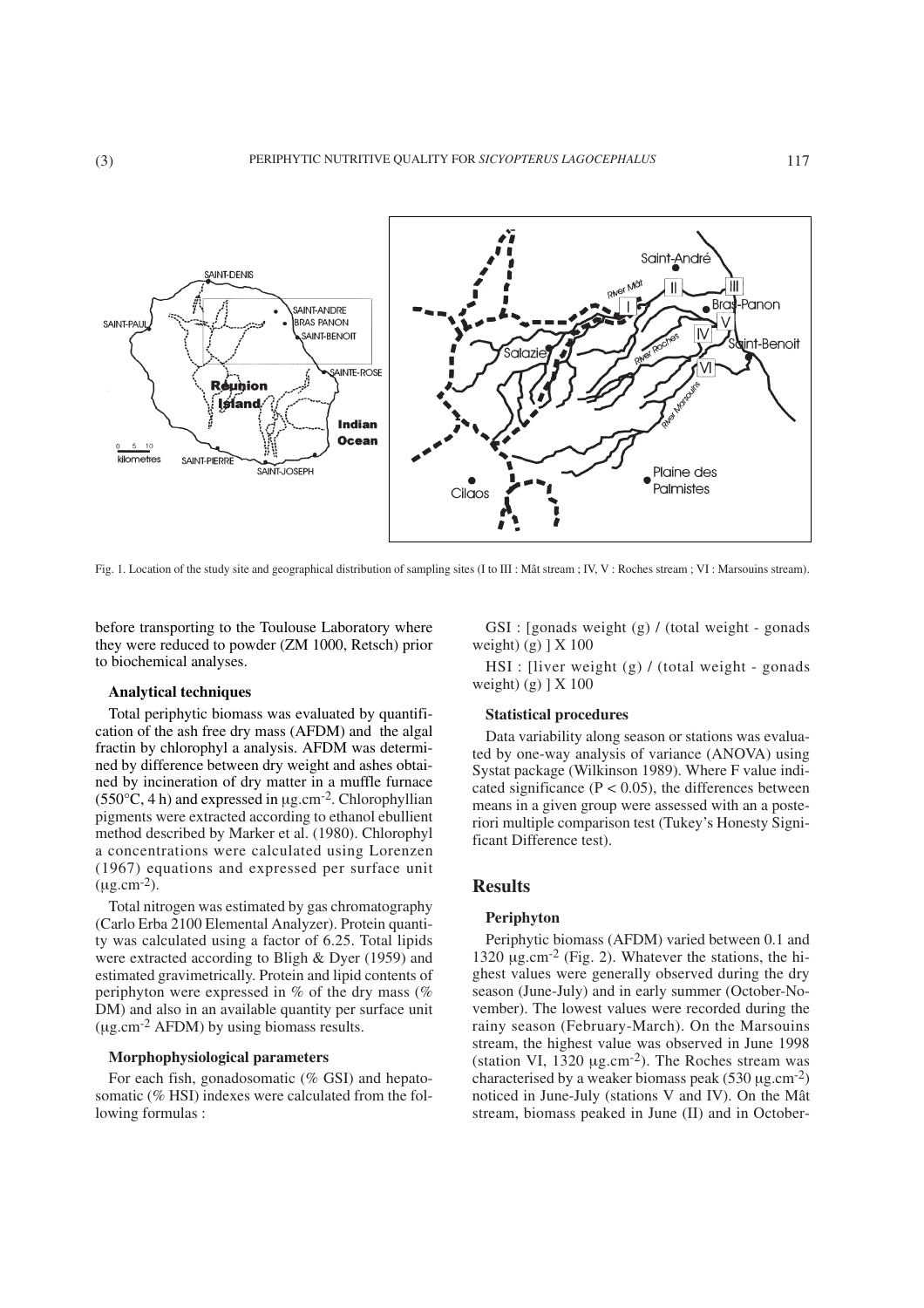

Fig. 2. Seasonal changes in periphytic ash free dry mass (AFDM, µg.cm-2) at sampling sites I - VI.

November (I and III) but values remained overall lower than those recorded on the other streams. The lowest values were generally recorded near the stream mouth (station III).

Chlorophyl a concentrations fluctuated between 0.2 and 11.1  $\mu$ g.cm<sup>-2</sup> (Fig. 3). Seasonal variations were similar to those recorded for ash free dry mass. The highest values were observed in the dry period, the lowest during the high flow season. The most significant algal biomass was recorded on the Marsouins stream (VI), weakest in the biofilm taken close to the Mât mouth stream (III).

Average protein contents of the periphyton varied between 12 and 21 % DM (fig. 4). Monthly variations indicated that proteins were highest between August and October and lowest in May-June. Biofilm was richer in proteins on the Marsouins stream (21 %, VI) while the lowest average concentrations were recorded on the Roches stream (IV,  $12\%$ ; V,  $15\%$ ). An intermediate value was noticed on the Mât stream stations  $(17-19\%)$ .

Mean lipids levels of the periphyton varied between 1.8 and 2.6 % (% DM) (Fig. 5). Lipid contents were highest from April to August, during the dry season, and lowest during the rainy season (February-March). The minima were observed on stations IV and V  $(1.9\%)$  of the Roches stream and the maximum on the Marsouins stream (VI, 2.6 %). Values recorded on the Mât never exceeded 2.2 % (I, 2 % ; II, 2.2 % ; III, 2 %).

Protein and lipid availability, expressed in  $\mu$ g.cm<sup>-2</sup> AFDM, varied according to total periphytic biomass. Mean annual protein levels ranged between 65 and 205  $\mu$ g.cm<sup>-2</sup> (Fig. 4). The highest values were recorded during the dry season (June-July and October-November) and the lowest during the high flow period (February-March). The highest concentrations were noticed on station VI and the lowest downstream from the Mât stream (III). They oscillated around 100  $\mu$ g.cm<sup>-2</sup> on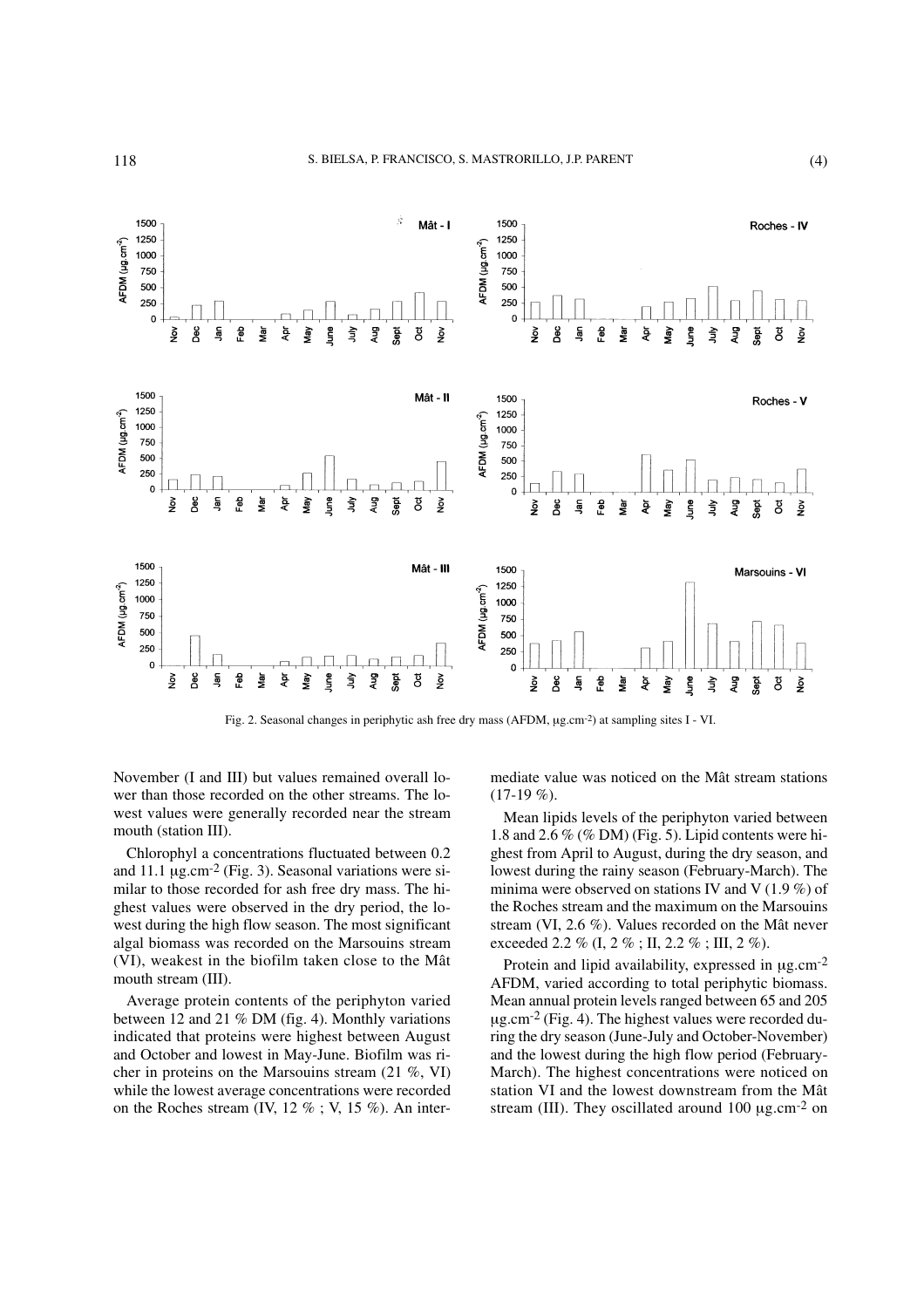

Fig. 3. Seasonal changes in periphytic chlorophyll a (µg.cm-2) at sampling sites I - VI.

other studied sites. Mean annual lipid contents of the periphyton varied between 7.9 and 34.3 µg.cm-2 (AFDM) from June to November and between 2.8 and  $27.2 \mu$ g.cm<sup>-2</sup> from March to May (Fig. 5). Annual average concentrations were the highest on station VI (26.1 µg.cm<sup>-2</sup>). They ranged between 11 and 14  $\mu$ g.cm<sup>-2</sup> on sites II (Mât) and IV, V (Roches) respectively and never exceeded 8 µg.cm-2 on stations I and III (Mât).

## *Sicyopterus lagocephalus*

Physiological parameters were mesured on adult fish (mean standard length:  $8 \pm 0.5$  cm; mean weight:  $10 \pm 2$  g).

Gonadosomatic index (% GSI) varied significantly  $(P < 0.001)$  between males and females, throughout the year (Tables 2, 3). Females presented the highest mean values ranging between 0.7 and 11.2 %, whereas males oscillated between 0.1 and 0.5 %. Seasonal fluctuations were similar for both sexes but the magnitude variations of males were less marked. During reproductive cycle, the gonadosomatic index increased significantly from November and remained high until May. From May GSI decreased until the lowest values were recorded between July and September.

Hepatosomatic index (% HSI) fluctuated between 1 and 10 % (Tables 2, 3). The highest values were observed between October and December (> 5 %) and the lowest from March to May  $(< 4\% )$ . HSI increased from June to December. The highest values were observed in females and were significantly higher than in males. In contrast, percentages were weaker in summer and higher in males. Hepatosomatic index was higher on station VI (Marsouins) whereas values were lower on downstream stations (III, V).

Total somatic lipid level of *S. lagocephalus* varied between 2 and 12.2 % of dry mass (Fig. 6). During the dry season (May - November), percentages increased significantly ( $P < 0.001$ ). The lowest values were re-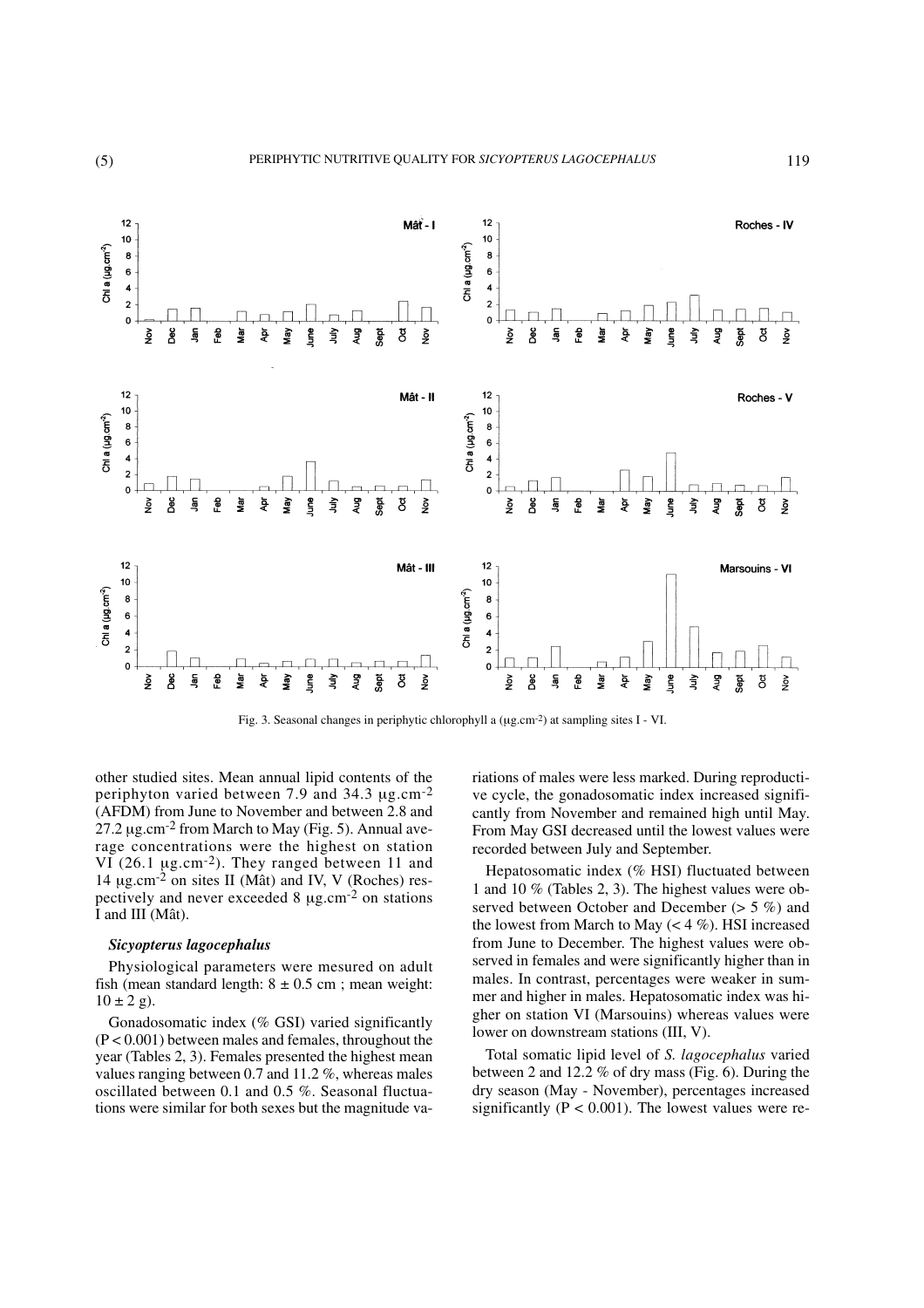

Fig. 4. Seasonal changes in total proteins of periphyton (% dry weight and µg.cm-2 ash free dry mass) at sampling sites I - VI.

Table 2. Seasonal changes in gonadosomatic (% GSI) and hepatosomatic (% HSI) indexes of S. lagocephalus from Mât stream (mean±SD).

| <b>Stations</b> |                 | л                                               |                                                 |                 |                 | п               |                 |                 | ш               |                 |                 |                 |
|-----------------|-----------------|-------------------------------------------------|-------------------------------------------------|-----------------|-----------------|-----------------|-----------------|-----------------|-----------------|-----------------|-----------------|-----------------|
| Parameters      | GSI             |                                                 |                                                 | HSI             | GSI             |                 | <b>HSI</b>      |                 | <b>GSI</b>      |                 | <b>HSI</b>      |                 |
|                 | male            | female                                          | male                                            | female          | male            | female          | male            | female          | male            | female          | male            | female          |
| Nov.            | $0.21 \pm 0.07$ |                                                 | $1.13 \pm 0.75$ 3.88 $\pm 1.81$                 | $5.05 \pm 2.42$ | $0.30 \pm 0.05$ | $5.77 \pm 2.98$ | $6.06 \pm 1.38$ | $5.83 \pm 1.57$ |                 |                 |                 |                 |
| Dec.            | $0.21 \pm 0.05$ |                                                 | $1.80 \pm 0.69$ 5.86 $\pm 2.06$                 | $7.30 \pm 1.81$ | $0.27 \pm 0.13$ | $11.2 \pm 8.13$ | $5.61 \pm 1.78$ | $5.45 \pm 0.87$ | $0.39 \pm 0.06$ | $6.00 \pm 3.75$ | $4.34 \pm 1.35$ | $5.97 \pm 1.13$ |
| Jan.            |                 |                                                 | $0.27 \pm 0.07$ $2.65 \pm 2.09$ $3.83 \pm 1.55$ | $6.21 \pm 2.01$ | $0.35 \pm 0.08$ | $5.11 \pm 4.04$ | $4.45 \pm 0.77$ | $4.57 \pm 1.30$ |                 |                 |                 |                 |
| Feb.            |                 |                                                 |                                                 |                 |                 |                 |                 |                 |                 |                 |                 |                 |
| Mar             |                 | $0.28 \pm 0.08$ $2.75 \pm 2.33$ $1.25 \pm 0.11$ |                                                 | $2.54 \pm 0.82$ |                 |                 |                 |                 | $0.39 \pm 0.39$ | $2.47 \pm 2.24$ | $1.66 \pm 0.54$ | $2.48 \pm 1.75$ |
| Apr.            |                 | $0.28 \pm 0.06$ 3.03 $\pm 4.03$ 1.99 $\pm 0.57$ |                                                 | $2.25 \pm 0.65$ | $0.27 \pm 0.04$ | $1.03 \pm 0.27$ | $1.29 \pm 0.03$ | $1.77 \pm 0.75$ | $0.34 \pm 0.12$ | $1.56 \pm 0.93$ | $.80 \pm 0.96$  | $1.39 \pm 0.63$ |
| May             |                 | $0.18 \pm 0.06$ $1.27 \pm 0.28$ $2.31 \pm 0.81$ |                                                 | $2.27 \pm 0.85$ |                 |                 |                 |                 | $0.25 \pm 0.07$ | $2.69 \pm 3.54$ | $1.38 \pm 0.40$ | $1.46 \pm 0.45$ |
| June            |                 | $0.23 \pm 0.06$ 1.11 $\pm 0.47$ 2.33 $\pm 1.06$ |                                                 | $3.09 \pm 1.33$ |                 |                 |                 |                 | $0.27 \pm 0.05$ | $7.33 \pm 5.71$ | $2.31 \pm 0.64$ | $3.24 \pm 0.54$ |
| Jul.            |                 | $0.23 \pm 0.04$ $0.83 \pm 0.10$ $1.67 \pm 0.63$ |                                                 | $1.88 \pm 0.43$ | $0.31 \pm 0.03$ | $4.63 \pm 3.27$ | $3.95 \pm 1.32$ | $3.89 \pm 0.77$ | $0.36 \pm 0.10$ | $3.02 \pm 0.98$ | $1.83 \pm 1.00$ | $2.06 \pm 0.41$ |
| Aug.            |                 | $0.17 \pm 0.05$ $0.99 \pm 0.11$ $3.19 \pm 1.21$ |                                                 | $5.08 \pm 1.08$ |                 |                 |                 |                 | $0.26 \pm 0.08$ | $3.33 \pm 2.86$ | $2.47 \pm 0.57$ | $2.32 \pm 0.61$ |
| Sept.           |                 |                                                 |                                                 |                 |                 |                 |                 |                 | $0.29 \pm 0.08$ | $4.33 \pm 4.96$ | $.89 \pm 1.05$  | $2.01 \pm 1.09$ |
| Oct.            | $0.21 \pm 0.07$ |                                                 | $4.32 \pm 4.13$ $6.76 \pm 1.13$                 | $7.04 \pm 2.53$ |                 | $8.10 \pm 5.05$ |                 | $4.92 \pm 0.85$ | $0.42 \pm 0.13$ | $8.62 \pm 6.64$ | $3.39 \pm 0.65$ | $4.62 \pm 0.87$ |
| Nov.            |                 |                                                 | $0.30 \pm 0.07$ 5.10 $\pm 2.94$ 6.76 $\pm 1.48$ | $7.70 \pm 1.63$ |                 |                 |                 |                 | $0.53 \pm 0.11$ | $5.79 \pm 5.15$ | $3.91 \pm 0.57$ | $4.01 \pm 0.92$ |
|                 |                 |                                                 |                                                 |                 |                 |                 |                 |                 |                 |                 |                 |                 |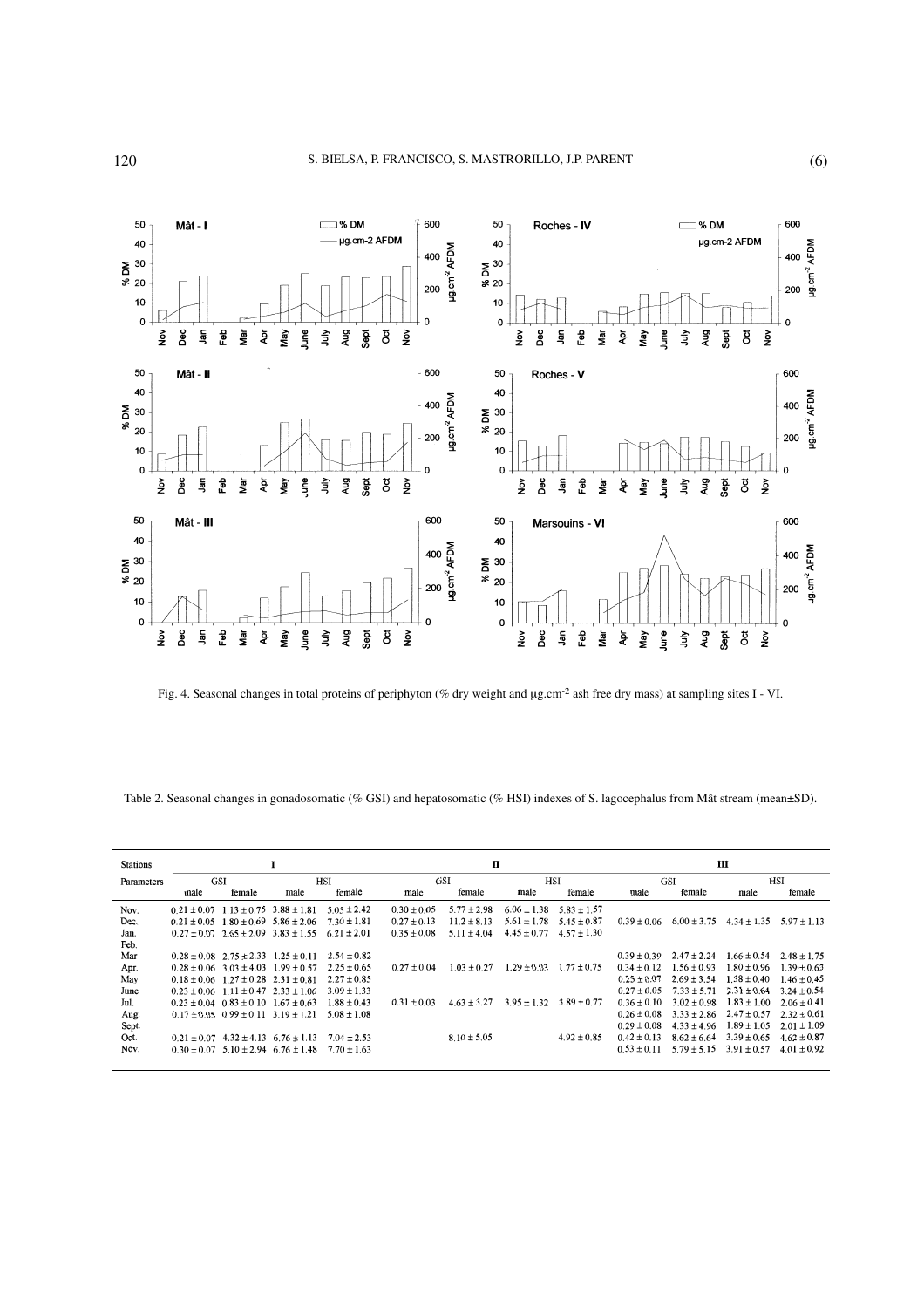

Fig. 5. Seasonal changes in total lipids of periphyton (% dry weight and µg.cm-2 ash free dry mass) at sampling sites I - VI.

Table 3. Seasonal changes in gonadosomatic (% GSI) and hepatosomatic (% HSI) indexes of *S. lagocephalus* from Roches (IV, V) and Marsouins (VI) streams.

| <b>Stations</b> |                 | IV                                              |                                 |                 |                 | V               |                 |                 | VI              |                 |                 |                 |
|-----------------|-----------------|-------------------------------------------------|---------------------------------|-----------------|-----------------|-----------------|-----------------|-----------------|-----------------|-----------------|-----------------|-----------------|
| Parameters      | <b>GSI</b>      |                                                 | <b>HSI</b>                      |                 | <b>GSI</b>      |                 | HSI             |                 | GSI             |                 | HSI             |                 |
|                 | male            | female                                          | male                            | female          | male            | female          | male            | female          | male            | female          | male            | female          |
| Nov.            | $0.21 \pm 0.10$ |                                                 | $0.88 \pm 0.18$ 6.41 $\pm 0.08$ | $5.92 \pm 1.27$ | $0.17 \pm 0.06$ | $0.73 \pm 0.15$ | $2.72 \pm 1.53$ | $3.19 \pm 0.94$ | $0.28 \pm 0.03$ | $8.74 \pm 4.33$ | $7.03 \pm 1.40$ | $9.45 \pm 1.17$ |
| Dec.            | $0.25 \pm 0.08$ | $2.83 \pm 2.47$ 5.26 $\pm$ 0.97                 |                                 | $6.53 \pm 1.61$ | $0.17 \pm 0.07$ | $0.81 \pm 0.21$ | $2.54 \pm 0.83$ | $3.83 \pm 0.94$ | $0.38 \pm 0.11$ | $10.5 \pm 4.97$ | $5.60 \pm 1.41$ | $8.14 \pm 0.51$ |
| Jan.            |                 |                                                 |                                 |                 |                 |                 |                 |                 | $0.33 \pm 0.10$ | $9.14 \pm 6.45$ | $5.97 \pm 0.75$ | $6.42 \pm 0.73$ |
| Feb.            |                 |                                                 |                                 |                 |                 |                 |                 |                 |                 |                 |                 |                 |
| Mar             |                 | $0.41 \pm 0.10$ 8.17 $\pm$ 5.24 1.42 $\pm$ 0.26 |                                 | $1.93 \pm 0.73$ | $0.39 \pm 0.08$ | $7.35 \pm 5.74$ | $2.08 \pm 1.13$ | $2.02 \pm 0.48$ | $0.42 \pm 0.09$ | $6.59 \pm 3.85$ | $2.70 \pm 1.05$ | $2.85 \pm 0.42$ |
| Apr.            | $0.41 \pm 0.03$ | $8.50 \pm 5.18$ $3.25 \pm 0.59$                 |                                 | $2.28 \pm 0.59$ | $0.34 \pm 0.06$ | $6.71 \pm 4.87$ | $2.39 \pm 0.85$ | $1.72 \pm 0.26$ | $0.42 \pm 0.06$ | $11.1 \pm 9.00$ | $2.63 \pm 1.15$ | $2.92 \pm 0.70$ |
| May             |                 |                                                 |                                 |                 | $0.27 \pm 0.07$ | $2.47 \pm 1.48$ | $2.13 \pm 0.93$ | $1.89 \pm 0.80$ | $0.37 \pm 0.05$ | $6.30 \pm 5.36$ | $2.92 \pm 1.06$ | $3.48 \pm 0.50$ |
| June            |                 |                                                 |                                 |                 | $0.33 \pm 0.10$ | $2.95 \pm 2.59$ | $2.80 \pm 1.00$ | $2.04 \pm 0.62$ | $0.33 \pm 0.09$ | $3.09 \pm 2.14$ | $4.60 \pm 0.55$ | $4.91 \pm 1.10$ |
| Jul.            | $0.20 + 0.07$   |                                                 | $1.03 \pm 0.18$ 4.16 $\pm 0.81$ | $5.70 \pm 0.93$ | $0.32 \pm 0.07$ | $2.20 \pm 3.19$ | $3.07 \pm 1.23$ | $2.78 \pm 0.63$ | $0.24 \pm 0.03$ | $1.31 \pm 0.30$ | $3.37 \pm 0.94$ | $4.93 \pm 1.13$ |
| Aug.            | $0.23 + 0.03$   |                                                 | $0.89 \pm 0.06$ 5.09 $\pm 0.45$ | $6.76 \pm 1.26$ | $0.23 \pm 0.11$ | $0.82 \pm 0.07$ | $2.88 \pm 0.66$ | $4.09 \pm 0.92$ | $0.23 \pm 0.04$ | $1.17 \pm 0.23$ | $5.35 \pm 1.17$ | $6.50 \pm 1.14$ |
| Sept.           | $0.20 \pm 0.04$ | $0.94 \pm 0.14$ 5.11 $\pm$ 1.08                 |                                 | $7.20 \pm 0.83$ | $0.31 \pm 0.06$ | $0.84 \pm 0.40$ | $3.22 \pm 1.13$ | $3.95 \pm 0.92$ | $0.23 \pm 0.03$ | $1.21 \pm 0.16$ | $5.93 \pm 0.55$ | $7.64 \pm 1.10$ |
| Oct.            | $0.27 \pm 0.17$ | $0.79 \pm 0.10$ 5.66 $\pm$ 1.14                 |                                 | $8.04 \pm 1.10$ | $0.22 \pm 0.02$ | $2.21 \pm 2.72$ | $3.52 \pm 2.67$ | $3.23 \pm 1.16$ | $0.32 \pm 0.11$ | $7.77 \pm 5.01$ | $7.41 \pm 0.73$ | $8.51 \pm 0.94$ |
| Nov.            | $0.22 \pm 0.03$ | $7.17 \pm 4.93$ 6.39 $\pm$ 1.12                 |                                 | $7.63 \pm 1.94$ | $0.30 \pm 0.05$ | $3.80 \pm 3.19$ | $4.32 \pm 0.23$ | $3.79 \pm 1.20$ | $0.45 \pm 0.09$ | $9.75 \pm 4.50$ | $6.75 \pm 1.02$ | $7.78 \pm 1.20$ |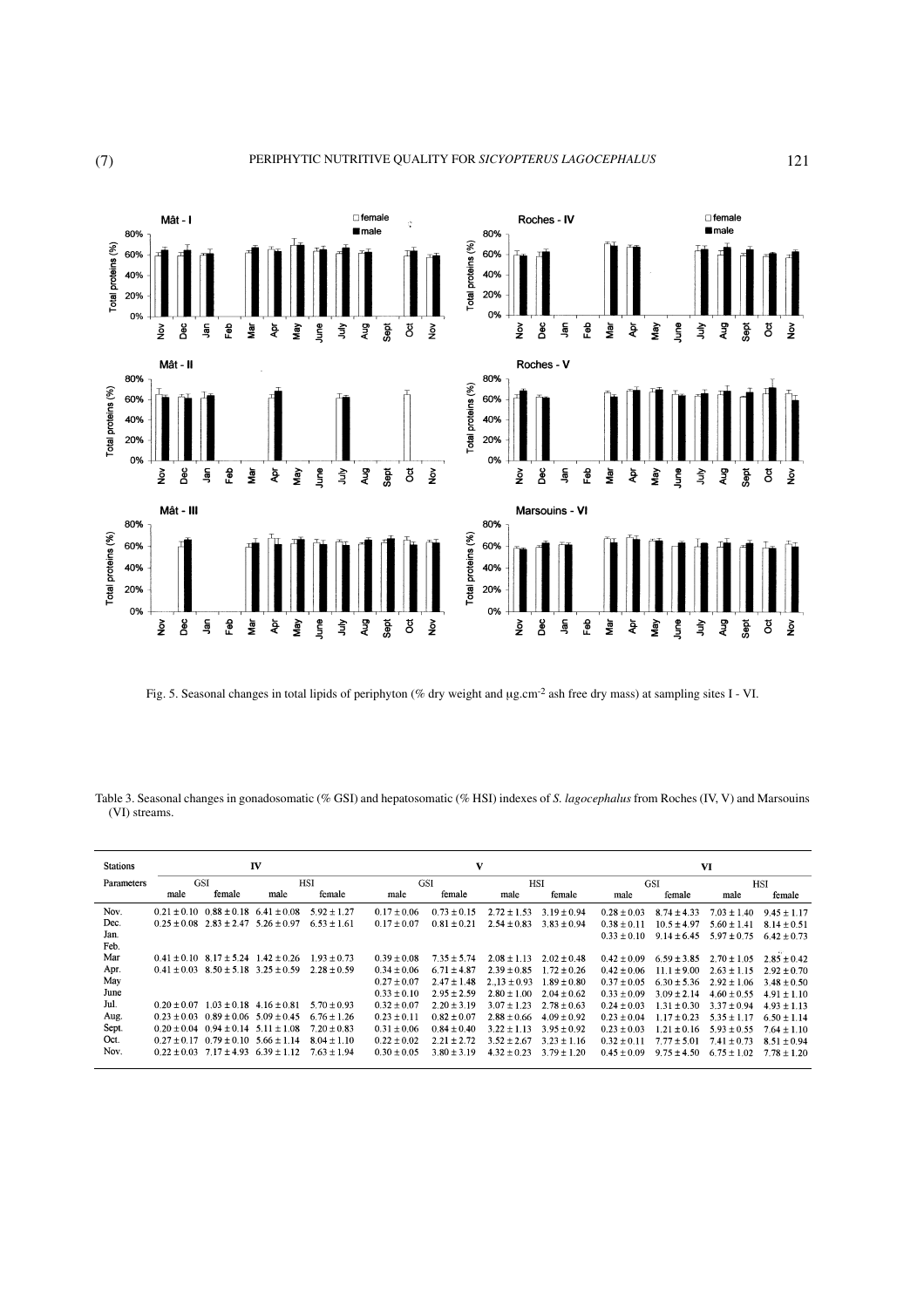

Fig. 6. Seasonal changes in somatic lipid contents (% dry weight) of male and female *S. lagocephalus* at sampling sites I - VI.

corded after the high flow events of February 1998 (March - May). Globally, females presented lipid contents slightly stronger than males. Lipid levels were generally lower for animals captured in downstream zones (III, V).

Somatic protein percentage ranged between 53 and 71 % DW (Fig. 7) for both females and males. Variance analysis did not reveal significant differences (P > 0.05) between the two sexes. The highest values were recorded from March to May. They decreased until November before the protein percentage increased again. Variations in protein content were much more marked on downstream stations (II, III, V) compared to sites I and VI.

# **Discussion**

Periphyton is a complex community of microbiota (algae, fungi, bacteria, animals, organic and inorganic detritus) that are attached to various substrates (Wetzel 1983). Many factors interact for controlling development of algal periphytic communities such as nutrient availability, light, flow velocity, pH, temperature, grazing, which can affect abundance, production and community structure (Fairchild et al. 1985, Steinman & McIntire 1986, Keithan et al. 1988, Bothwell 1988, 1989, Peterson et al. 1993, Rosemond et al. 1993, Pan & Lowe 1994, Pringle & Hamazaki 1997, Rosemond et al. 2000). Several experiments of N and P enrichment suggest that nitrogen availability can constitute an essential element in the regulation of primary benthic production (Lohman et al. 1991, Perrin & Richardson 1997). In volcanic zones, where phosphates are abundant and nitrogen low, nitrogen represents a significant factor limiting algal growth (Grimm & Fisher 1986, Peterson & Grimm 1992). In slightly nitrogenised environments, the minimal threshold range between 55 to 100  $\mu$ g.l<sup>-1</sup> of nitrogen is considered as being necessary for benthic algae growth (Grimm & Fisher 1986, Lohman et al. 1991). In our study, N- $NO<sub>3</sub>$  concentrations recorded in both Mât and Mar-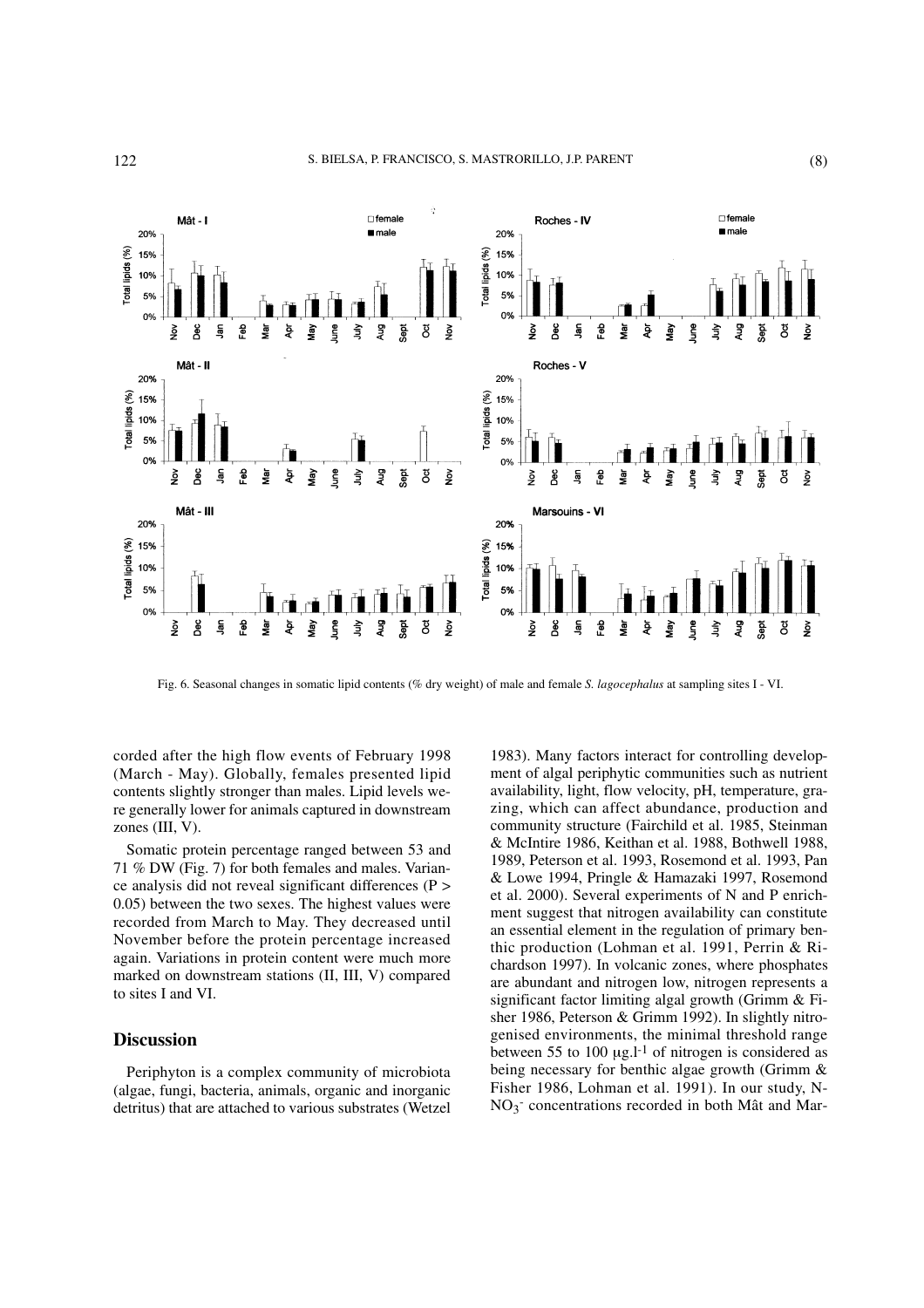

Fig. 7. Seasonal changes in somatic protein contents (% dry weight)of male and female *S. lagocephalus* at sampling sites I - VI.

souins streams are much higher and do not seem to be a limiting factor for the algal biomass development. The volcanic character of Réunion Island means that phosphorus contents recorded on the majority of studied sites are largely higher than the concentrations noticed by Bothwell (1989) when benthic algal biomass is maximum (ranged between 25 to 50  $\mu$ g.l<sup>-1</sup> of  $P-PO<sub>4</sub><sup>3-</sup>$ ). In contrast, the Roches stream shows values of N-NO<sub>3</sub><sup>-</sup> and P-PO<sub>4</sub><sup>3-</sup> slightly lower than these thresholds. Finally, high silica concentrations observed for all stations should not limit diatom development. Except for the Roches stream, nutrient concentrations recorded during our study do not seem to be factors limiting the benthic algal development. Nutrient concentrations were the highest in the Mât stream but periphytic biomass was lower than those observed in the Roches where the weakest nutrient concentrations were recorded. In the same way, biomass recorded on site VI (Marsouins) is maximum whereas nutrient contents present intermediate values. These results suggest that nutrient availability is not the only factor determining

the periphyton development in this ecosystem. Nutrient cycling within the biofilm can compensate for deficiency in nutrient concentrations in stream water and thus maintain biomass and periphytic productivity (Mulholland et al. 1995). In New Zealand, a comparable ecosystem, Biggs & Close (1989) noted that hydrological factors could explain more than 63.3 % of the biomass variance and were as significant as nutrient availability. The exceptional high flows that occurred in Réunion streams (February 1998) are responsible for the strongest reduction in the periphytic biomass. During successive disturbances, Peterson & Grimm (1992) observed that periphyton became more dependent on nutrient production within the biofilm than of the dissolved element concentrations in water. However, the importance of this autogenic mechanism and the possibility which could make up external supply and thus control algal community remains very variable according to systems and their disturbances.

Protein percentages in algae varied from 19 to 56 % DM (Ahlgren et al. 1992) according to environmental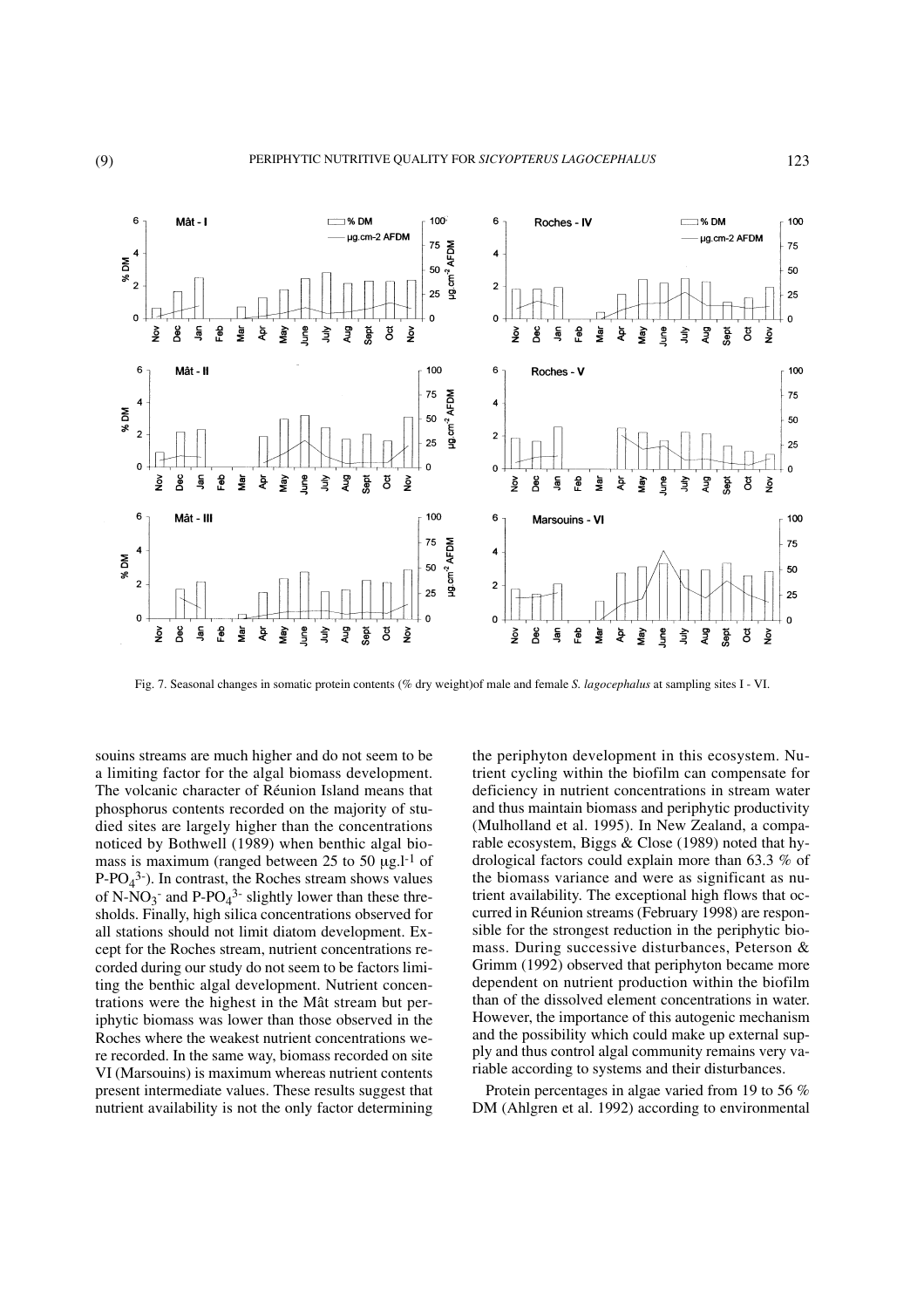conditions (Piorreck et al. 1984, Worm et al. 2000), species (Rathore & Kumar 1993) or growth phase (Brown et al. 1997). In our study the periphytic algae are mainly constituted by cyanophyta (Bielsa 2000), an algal group which generally have high protein contents. In controlled culture conditions, the protein percentage of cyanophyta is generally higher than 35 % of the dry mass (Ahlgren et al. 1992) and can exceed 50 % when nitrogen availability increases in the medium (Piorreck et al. 1984). Mean annual protein contents recorded on the different study sites range between 10 and 30 % of the dry mass and are lower than those proposed by these authors. This could be explained by the presence of a mineral fraction in samples of the periphyton collected in our study and which, compared to data of algae culture, decreases the protein percentages expressed in % of the total dry mass. The weak nitrogen concentrations observed in the Roches stream water could explain low protein values recorded in the biofilm. Indeed, a nitrogen deficiency can involve a reduction in protein contents (Ben-Amotz et al. 1985, Aleya 1992).

Algal lipid contents oscillated between 5 and 70 % of the dry mass, more commonly 15-30 % and 8-13 % for species stocking lipids and carbohydrates respectively (Olsen 1998). Ben-Amotz et al. (1985) report that lipid contents of seven marine species vary between 7 and 55 % according to species and culture conditions. Piorreck et al. (1984) indicate, in freshwater cyanophyta, that lipid contents vary from 12 to 18 % of the dry mass. During our study, lipid percentages recorded in the periphyton were weaker. The highest values are lower than 5 % of the dry mass, but are in agreement with those proposed by Ahlgren et al. (1992) for cyanophyta, which mainly constitute the algal periphytic community in our studied streams. Lipid contents of the biofilm sampled in both the Roches and the Mât streams are comparable even if nutrient concentrations, in particular nitrogen, are different. This could be explained by the stability of lipid contents highlighted in cyanophyta maintained under different nitrogen concentrations (Piorreck et al. 1984). However, nutrient availability is not the only factor influencing the algal biochemical composition. Other parameters, such as light (Sicko-Goad & Andersen 1991, Renaud et al. 1991), temperature (Tedesco & Duerr 1989) or growth phase (Rathore & Kumar 1993), act on algal lipid contents. Although not easily quantifiable in our study, they could nevertheless influence both temporal and spatial variability observed in Réunion streams.

The results expressed as a percentage do not reflect protein and lipid bio-availability of the periphyton. The available quantities per surface unit show differences among stations. The periphyton biomass and the nutritive value were the highest at station VI (Marsouins) and involved a maximum bio-availability of these two parameters. In contrast, protein and lipid percentages were higher on the Mât stream (stations I, II and III) whereas the periphytic biomass was higher on stations IV and V (Roche stream). This involves a more significant availability on these sampled points. These differences were linked more to the periphytic biomass variations than to the intrinsic quality modifications (% of protein and lipid) at the different stations.

*Sicyopterus lagocephalus* is a herbivorous benthic fish which is not very selective, with a diet primarily made up of periphytic algae (Bielsa 2000). Many fish have seasonal cycles to build up their energy stock intended for both reproduction and metabolic needs during fasting (Adams 1998). The energy investment reserved for gonad development compared to soma was evaluated at 11 % and 67 % respectively in male and female trout (Jonsson & Jonsson 1997). This investment is often higher than the energy provided by food (Shul'man 1974). The principal energy source available for the synthesis of reproductive tissues comes from the lipid reserves contained in liver and/or muscle. Mobilisation of the hepatic reserves results in a weight loss of liver (Allen & Wootton 1982, Lahti & Muje 1991). After spawning, the liver weight increases faster as the food intake is significant (Bulow et al. 1978, Allen & Wootton 1982, Tveranger 1985, Crupkin et al. 1988, Singh & Towheed 1993). In fact, except during reproduction, the hepatosomatic index is considered in fish as a good indicator of both food consumption and energy stock. A decrease of this index indicates insufficient nutritional conditions according to energy needs (Parent et al. 1985, Miglavs & Jobling 1989, De Silva et al. 1991).

The study of the gonad development cycle in *S. lagocephalus* showed that the reproduction period coincides with summer rains. Gonadal development begins between November and December and the maturation phase extends from February to August. Then a quiescence period of the gonads occurs until October or November. In temperate zones, seasonal fluctuations of temperature and photoperiod are considered to be the principal environmental factors controlling fish reproduction (Gillet 1989, Towsend & Perrow 1989, Billard & Breton 1981, Billard 1995). In tropical zones, these parameters vary with low amplitudes, fluctuation of water flow seems to be a dominating factor controlling reproduction. Flow increase induces gonadal recrudes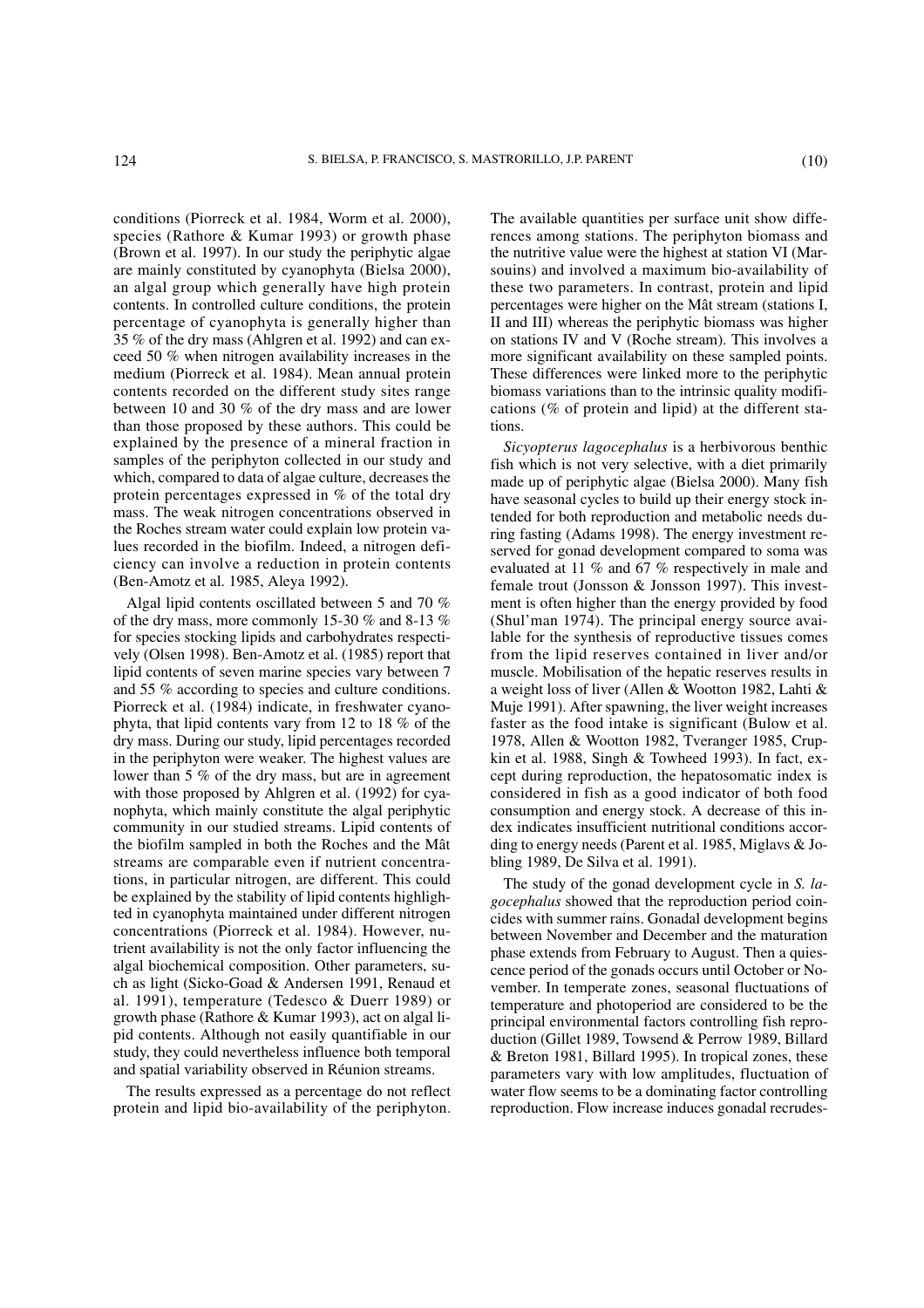cence and spawning (Kirschbaum 1979, 1992, Albaret 1982, Legendre & Jalabert 1988, Mutambue & Tourenq 1996). Delacroix (1987, 1992) noted, for *Sicyopterus lagocephalus*, that the gonadosomatic index increased with high flow and was followed by massive spawning. This relation between flow variations and gonad maturation and/or spawning did not clearly appear during our study, suggesting that the hydrology will not be the only factor controlling reproduction.

The hepatosomatic index of *Sicyopterus lagocephalus* decreased during both the final phase of the gonadal development and the first spawning period (January 1998). Fish with an equivalent degree of maturity (similar GSI) and captured after the significant rainfall peak of February 1998 have a HSI two to three times weaker, a consequence of a strong mobilisation of the energy reserves in these fish. During high flow, the degradation of nutritional conditions did not counterbalance the energy losses linked to reproduction and/or swimming activity. Unlike the observations carried out by Kirschbaum (1992) on various tropical species, the stress conditions related to food limitation induced by high water level do not seem to modify reproduction activities for *S. lagocephalus*. Hepatosomatic index recovers comparable values with those obtained before rising after breeding (June or July). The reconstitution of energy reserves continues even when fish start a new reproductive cycle. It appeared that there was a relationship between food availability and hepatosomatic index. Thus, stations where the food availability was the lowest (V, II, III) were less favourable to stock reserves in liver compared to the richest stations (VI) where HSI was particularly high.

In fish, substantial quantities of lipids are reserved for gonadal development (Wootton 1977, Love 1980, Henderson & Tocher 1987, Tanasichuk & Mackay 1989, Adams 1998). Storage level in females and the efficiency of its allocation for gonad maturation will be determining for reproductive success (Watanabe 1985, Rainuzzo et al. 1997, Adams 1998). Many works highlight a strong increase in body fats after spawning corresponding to the reconstitution of energy reserves, especially in the form of lipids (Nikolsky 1963, Craig 1977, Penczak et al. 1978, Allen & Wootton 1982, Parent et al. 1991). Lipid levels are directly related to the food ingested (quantity and/or quality) and constitute a good index for estimating fish conditions (Elliott 1976, Penczak et al. 1977, 1978, Dos Santos et al. 1993). Results of the biochemical analyses carried out on *S. lagocephalus* showed that fish used their lipids during gonad maturation. However, the reproductive cycle is not the main factor responsible for seasonal variations of the reserves. After changes in water level which occurred in February 1998, the somatic lipid levels in fish with an equivalent gonadosomatic index were two to three times lower than those observed before high flow conditions. During months of high water level, the swimming activity and the decrease of both quantity and quality of food availability largely contributed to the reduction of energy storage. In spite of a high nutritional activity, fish maintain low somatic lipid levels suggesting that reproductive activity consumes more energy than what is provided by food. The reconstitution of lipid reserves begins between the June-July period, characterised by the most favourable nutritional conditions. The somatic lipid increase was less significant where food quantity and quality were the weakest (stations: V, II, III). In contrast, despite less favourable nutritional conditions on station IV compared to VI, the energy reserves reconstitution was similar for the two sites. No change in protein content was noted after the high flow period, suggesting that no mobilisation occurred. Lipid reserves would be sufficient to compensate the energy needs induced by reproduction and hydrological disturbances.

The rainfall succession has definitely affected the periphytic availability for *Sicyopterus lagocephalus*. In tropical lotic environments, hydrological variations have a significant influence on the benthic algal communities. The fish grazing impact would seem also to play a major role in both the algal population structure and biomass fluctuations (Pringle & Hamazaki 1997). The hydrological conditions constitute the main factor controlling the physiological conditions of *S. lagocephalus*. Nevertheless, despite unfavourable nutritional conditions (weak quantitative availability) they maintain reproductive activity. However, reduction in reproductive success during high flow events could explain inter-annual variations of recruitment. The knowledge of these phenomena could be useful for an effective halieutic management of this resource for preserving this species which is of social and economic local interest.

#### **Acknowledgements**

The authors wish to thank «Le Conseil Régional de la Réunion» and «Le Laboratoire Régional des Fraudes (D.G.C.C.R.F.)» for their financial and technical support. We thank Pr. R. Le Cohu, E. Chabanne, N. Ferroni and J. Brabet for their field and laboratory assistance during this study.

### **References**

Aboussouan A. 1969. — Note sur les «bichiques» de l'île de La Réunion. *Rec. Trav. Sta. Mar. Endoume*. Fasc. hors série suppl. n° 9 : 25-31.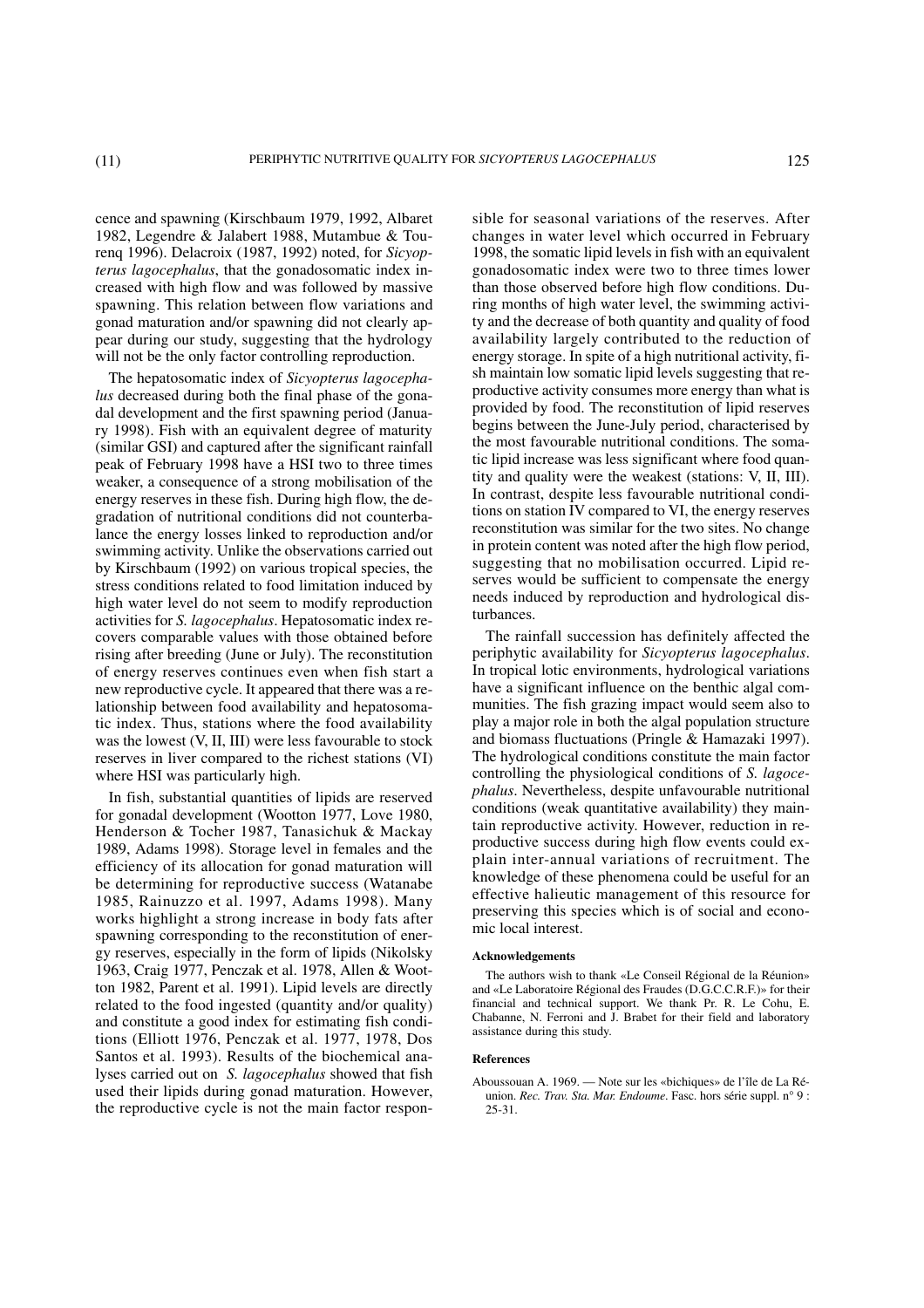- Adams S.M. 1998. Ecological role of lipids in the health and success of fish populations. Pages 132-160 in Arts M.T. & Wainman B.C. (eds). *Lipids in freshwater ecosystems*. Springer-Verlag New York.
- Ahlgren G., Gustafsson I.B. & Boberg M. 1992. Fatty acid content and chemical composition of freshwater microalgae. *J. Phycol*., 28, 37-50.
- Albaret J.J. 1982. Reproduction et fécondité des poissons d'eau douce de Côte d'Ivoire. *Rev. Hydrobiol. Trop*., 15, 347-371.
- Aleya L. 1992. The seasonal succession of phytoplankton in an eutrophic lake through the coupling of biochemical composition of particulates, metabolic parameters and environmental conditions. *Arch. Hydrobiol*., 124, 69-88.
- Allen J.R.M. & Wootton R.J. 1982. Effect of food on the growth of carcass, liver and ovary in the female *Gasterosteus aculeatus* L. *J. Fish Biol.*, 21, 537-547.
- A.R.D.A, 1996. Inventaire des cours d'eau pérennes de la Réunion. Technical Report, ARDA-DIREN Réunion.
- Ben-Amotz A., Tornabene T.G. & Thomas W.H. 1985. Chemical profile of selected species of microalgae with emphasis on lipids. *J. Phycol*., 21, 72-81.
- Bertrand J. 1985. La pêche maritime à la Réunion : trente années d'effort et de développement de la production. L'Economie de la Réunion. INSEE, 15, 3-8.
- Bielsa S. 2000. Composition biochimique du périphyton et de *Sicyopterus lagocephalus* (Gobiidae, Sicydiinae) dans différentes rivières de l'Ile de la Réunion - Relations trophiques. PhD dissertation. Univ. Paul Sabatier, Toulouse, 203 p.
- Biggs B.J.F. & Close M.E. 1989. Periphyton biomass dynamics in gravel bed rivers : the relative effects of flows and nutrients. *Freshwat. Biol*., 22, 209-231.
- Billard R. 1995. Les carpes biologie et élevage. Hydrobiologie et Aquaculture, INRA ed. pp 83-100.
- Billard R. & Breton B. 1981. Le cycle reproducteur chez les poissons téléostéens. *Cah. Lab. Hydrobiol. Montereau*, 12, 43-56.
- Bligh E.G. & Dyer W.J. 1959. A rapid method of total lipid extraction and purification. *Can. J. Biochem. Physiol*., 37, 911-917.
- Bothwell M.L. 1988. Growth rate responses of lotic periphytic diatoms to experimental phosphorus enrichment: the influence of temperature and light. *Can. J. Fish. Aquat. Sci.*, 45, 261-270.
- Bothwell M.L. 1989. Phosphorus-limited growth dynamics of lotic periphytic diatom communities: areal biomass and cellular growth rate responses. *Can. J. Fish. Aquat. Sci.*, 46, 1293-1301.
- Bourrely P. & Couté A. 1986. Algues d'eau douce de l'Ile de la Réunion. *Cryptogam., Algol*., 7, 87-121.
- Brown M.R., Jeffrey S.W., Volkman J.K. & Dunstan G.A. 1997. Nutritional properties of microalgae for mariculture. *Aquaculture,* 151, 315-331.
- Bulow F.J., Coburn C.B. & Cobb J.R. 1978. Comparisons of two bluegill populations by means of the RNA-DNA ratio and liver somatic index. *Trans. Am. Fish. Soc*., 107, 799-803.
- Champeau, A. 1982. Aménagement de Takamaka II (amont) sur la Rivière des Marsouins et son affluent le Bras Cabot - Etude d'impact. E.D.F. centre de la Réunion.
- Crisman T.L. & Streever W.J. 1996. The legacy and future of tropical limnology. Pages 27-42 in Schiemer F. & Boland K.T. (eds). *Perspectives in Tropical Limnology*. SPB Academic Publishing, Amsterdam, The Netherlands.
- Crupkin M., Montecchia C.L. & Trucco R.E. 1988. Seasonal variations in gonadosomatic index, liver-somatis index and myosin/actin ratio in actomyosin of mature hake (*Merluccius hubbsi*). *Comp. Biochem. Physiol*., 89 A (1), 7-10.
- De Silva S.S., Gunasekera R.M. & Shim K.F. 1991. Interactions of varying dietary protein and lipid levels in youg red tilapia: evidence of protein sparing. *Aquaculture*, 95, 305-318.
- Delacroix P. 1987. Etude des «bichiques», juvéniles de *Sicyopterus lagocephalus* (Pallas), poisson Gobiidae migrateur des rivières de La Réunion (Océan Indien) : exploitation, répartition, biologie de la reproduction et de la croissance. PhD dissertation. Univ. Réunion, 144 p.
- Delacroix P. 1992. Irrigation du littoral ouest Transfert Salazie : Etude complémentaire de la biologie, de la répartition et des niveaux de capture des populations de bichiques de la Rivière du Mât. D.A.F., 66 p.
- Dos Santos J., Burkow I.C. & Jobling M. 1993. Patterns of growth and lipid deposition in cod (*Gadus morhua* L.) fed natural prey and fish-based feeds. *Aquaculture*, 110, 173-189.
- Elliott J.M. 1976. Body composition of brown trout (*Salmo trutta* L.) in relation to temperature and ration size. *J. Anim. Ecol*., 45, 273-289.
- Fairchild G.W., Lowe R.L. & Richardson W.B. 1985. Algal periphyton growth on nutrient-diffusing substrates: an in situ bioassay. *Ecology*, 66, 465-472.
- Gillet C. 1989. Le déroulement de la fraie des principaux poissons lacustres. *Hydroécol. Appl.*, 1/2, 117-143.
- Craig J.F. 1977. The body composition of adult perch, *Perca fluviatilis* in Windermere, with reference to seasonalchanges and reproduction. *Anim. Ecol.*, 46, 617-632.
- Grimm N.B. & Fisher S.G. 1986. Nitrogen limitation in a Sonoran Desert stream. *J. N. Am. Benthol. Soc*., 5, 2-15.
- Henderson R.J. & Tocher D.R. 1987. The lipid composition and biochemistry of freshwater fish. *Prog. Lipid Res.*, 26, 281-347.
- Jonsson N., Jonsson B. & Hansen L.P. 1997. Changes in proximate composition and estimates of energetic costs during upstream migration and spawning in Atlantic salmon *Salmo salar. J. Anim. Ecol.*, 66, 425-436.
- Keithan E.D., Lowe R.L. & DeYoe H.R. 1988. Benthic diatom distribution in a Pennsylvania stream: role of pH and nutrients. *J. Phycol.*, 24, 581-585.
- Kirschbaum F. 1979. Reproduction of the Weakly Electric Fish *Eigenmannia virescens* (Rhamphichtyidae, Teleostei) in captivity. I - Control of gonadal recrudescence and regression by environmental factors. *Behav. Ecol. Sociobiol*., 4, 331-355.
- Kirschbaum F. 1992. Environmentally controlled periodical reproduction of tropical freshwater fish. Proceedings of the international australian lungfish breeding workshop, Cleveland, Ohio : 51-103.
- Lahti E. & Muje P. 1991. Egg quality and female condition in vendace (*Coregonus albula* L.) before and during spawning. *Hydrobiologia*, 209, 175-182.
- Legendre M. & Jalabert R. 1988. Physiologie de la reproduction. In Biologie et Ecologie des Poissons d'Eau Douce Africains, pp. 153-175, *Trav. Doc. Inst. Fr. Rech. Sci. Dév. Coop. ORSTOM*., no. 216.
- Lohman K., Jones J.R. & Baysinger-Daniel C. 1991. Experimental evidence for nitrogen limitation in a northern Ozark stream. *J. N. Am. Benthol. Soc*., 10, 14-23.
- Lorenzen C.J. 1967. Determination of chlorophyll and pheopigments: spectrophotometric equations. *Limnol. Oceanogr.*, 1, 343-346.
- Love R.M. 1980. The Chemical biology of fishes, 2. Academic Press, London and New York, 943 p.
- Marker A.H.F., Nush E.A. & Rieman B. 1980. The measurement of photosynthetic pigments in freshwaters and standardization of method: conclusions and recommendations. *Ergeb. Limnol*., 14, 91-106.